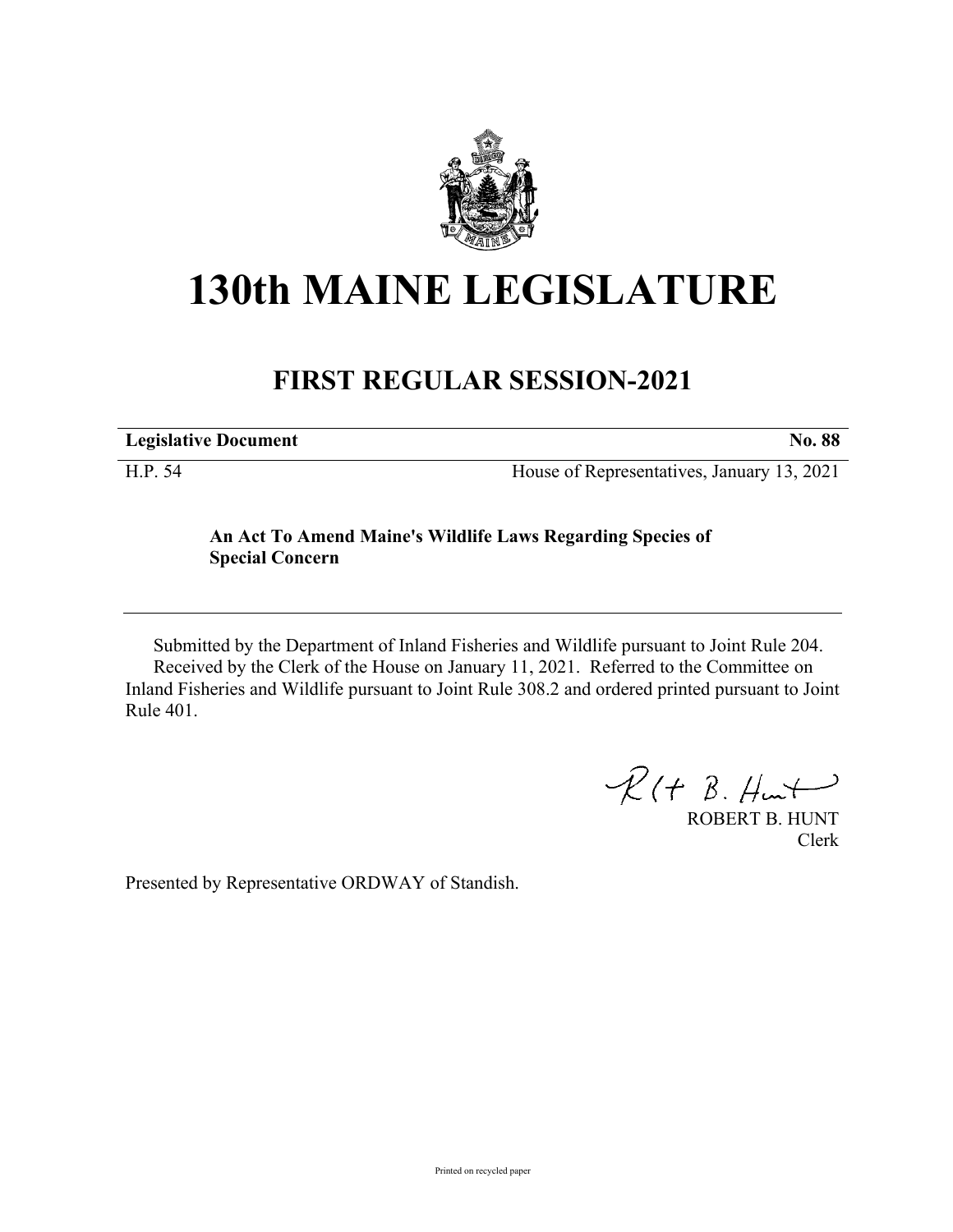- 1 **Be it enacted by the People of the State of Maine as follows:**
- 2 **Sec. 1. 12 MRSA §10001, sub-§58-A** is enacted to read:

3 **58-A. Species of special concern.** "Species of special concern" means a species of 4 fish or wildlife that is not an endangered species or a threatened species but is particularly 5 vulnerable and could easily become an endangered species or a threatened species or 6 extirpated due to restricted distribution, low or declining numbers, specialized habitat needs 7 or limits or other factors.

8 **Sec. 2. 12 MRSA §12152, sub-§1-B,** as enacted by PL 2017, c. 205, §15, is 9 amended to read:

10 **1-B. Exemption.** Notwithstanding subsection 1‑A, a reptile, amphibian or 11 invertebrate that is native to the State and not listed by the department as threatened, or 12 endangered or as a species of special concern may be captured from the wild in the State 13 and possessed without a permit. Possession limits for each species are as follows:

- 14 A. Amphibians, up to 5 specimens of each species;
- 15 B. Reptiles, up to 2 specimens of each species; and
- 16 C. Invertebrates, no specimen limits.

17 Animals captured under this subsection must be kept in a manner that does not permit 18 contact between those animals and any other animal that is not naturally present in the wild 19 in this State. If an animal captured under this subsection is released back into the wild, the 20 animal must be released in or near the same location where the animal was captured. 21 Importation into the State of a reptile, amphibian or invertebrate exempted under this 22 subsection is prohibited without a permit. Exhibition, propagation or export or sale for 23 commercial purposes is prohibited without a permit. A person may not export, sell or 24 otherwise use for commercial purposes any animal captured under this subsection unless 25 the person holds an applicable permit for that use.

- 26 **Sec. 3. 12 MRSA §12152, sub-§3-D, ¶G,** as enacted by PL 2017, c. 205, §18, is 27 amended to read:
- 28 G. An educational and scientific collection permit, which allows the holder to hunt, 29 trap, possess, band and transport wildlife from within the State for educational or 30 scientific purposes. An educational and scientific permit is not required to hunt, trap, 31 possess, band or transport an invertebrate that is not listed by the department as 32 endangered, or threatened or as a species of special concern. An educational and 33 scientific collection permit is available at no cost and expires one year from the date of 34 issuance.
- 35 **Sec. 4. 12 MRSA §12803, sub-§4,** as enacted by PL 2003, c. 414, Pt. A, §2 and 36 affected by c. 614, §9, is amended to read:

37 **4. Process for recommendation; notice and hearings hearing.** Prior to 38 recommending an addition, deletion or other change to the endangered and threatened 39 species listed in subsection 3, the commissioner shall provide for public notice and a public 40 hearings hearing on that proposed recommendation in accordance with the provisions of 41 Title 5, chapter 375, subchapter 2.